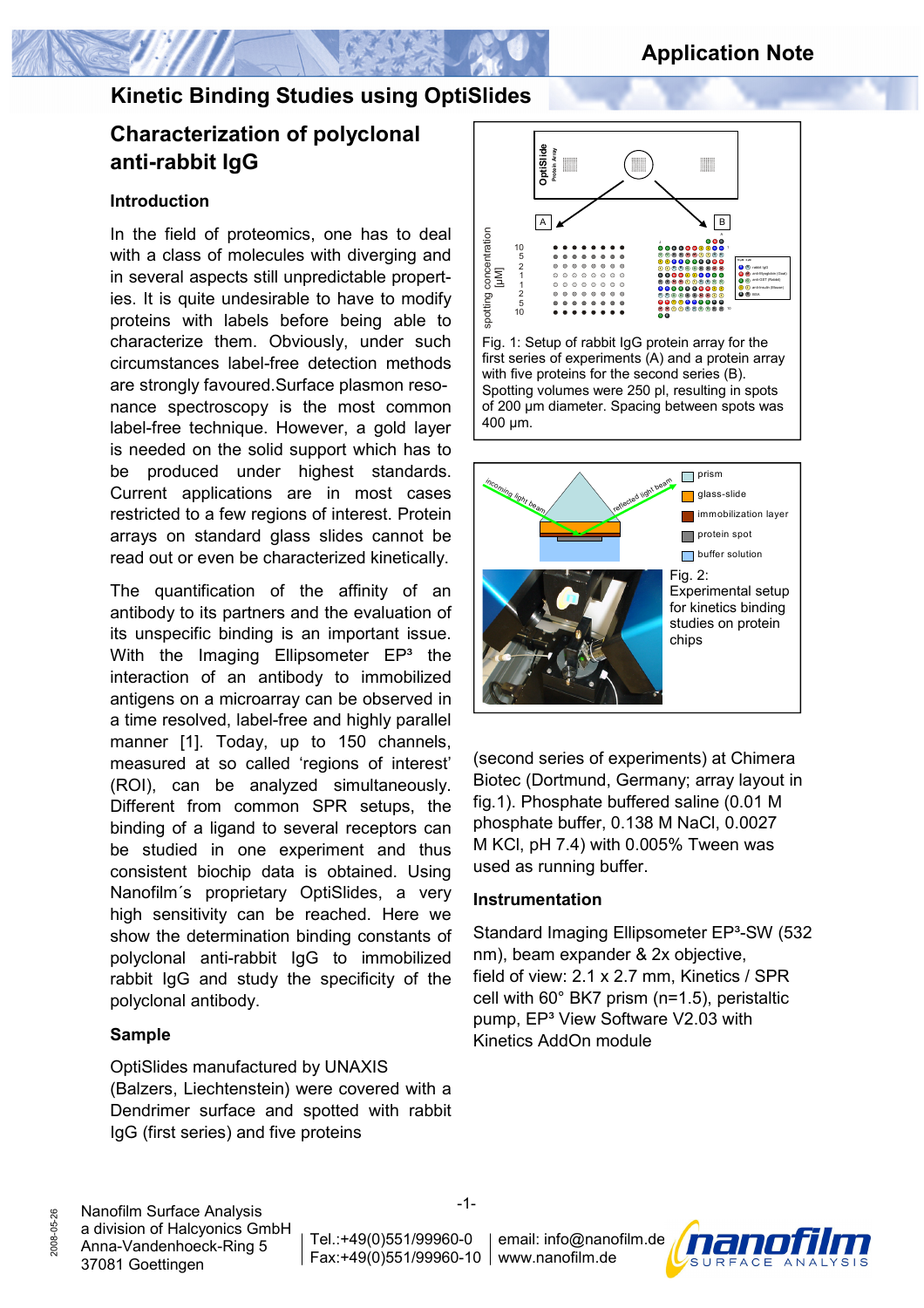

#### **Task**

In the first part the determination of kinetic constants for binding of polyclonal anti-rabbit IgG to immobilized Rabbit IgG is examined and in the second part the specific and unspecific binding of it to 5 immobilized antigens is evaluated.

#### **Steps of evaluation**

- 1. Inserting the slide into the Kinetics /SPR cell.
- 2. Filling the cell with the running buffer. The buffer is pumped with a flow rate of 1 ml/min in a cyclic manner (volume: approx. 1.5 ml).
- 3. Visualization of the spots at 54° angle of incidence, adjustment of the optical components to get a good contrast.
- 4. Adjustment of the x/y position to spots of interest.
- 5. Definition of regions of interest (ROI) on the spots and around them as reference channels.
- 6. Measurement of the ellipsometric parameter delta on the spots and their surrounding. The difference between information for calculating thickness or mass (fig. 3).
- 7. For the kinetics experiments defined concentrations (3 - 700 nM) of anti-rabbit IgG (goat) were pumped through the flow cell containing IgG array (fig. 1A) in a cyclic manner (total volume here: approx. 1.5 ml) and binding was monitored by re cording delta values in 10 s steps. For each concentration a new array was used. The data of 16 individual spots were chosen for evaluation.
- 8. For the analysis of specificity 50 nM anti-rabbit IgG (goat) solution was pumped through the flow cell containing the array shown in fig. 1B. After washing with buffer to examine the offrate of the polyclonal anti-rabbit IgG the array was regenerated with glycine buffer (pH 2.2) and PBS-Tween.

#### **Results**

#### Kinetics experiments

As shown in fig. 3, the binding of anti-Rabbit IgG is significant and quick, indicating a high  $k_{on}$  value. On the other hand, dissociation is very slow (see slope during the washing step). As a consequence, though calculation of  $k_{off}$  is possible and has been shown, for more accurate calculation of kinetics constants the following approach has been applied:

Nanofilm Surface Analysis a division of Halcyonics GmbH

2008-05-26

2008-05-26

-2-

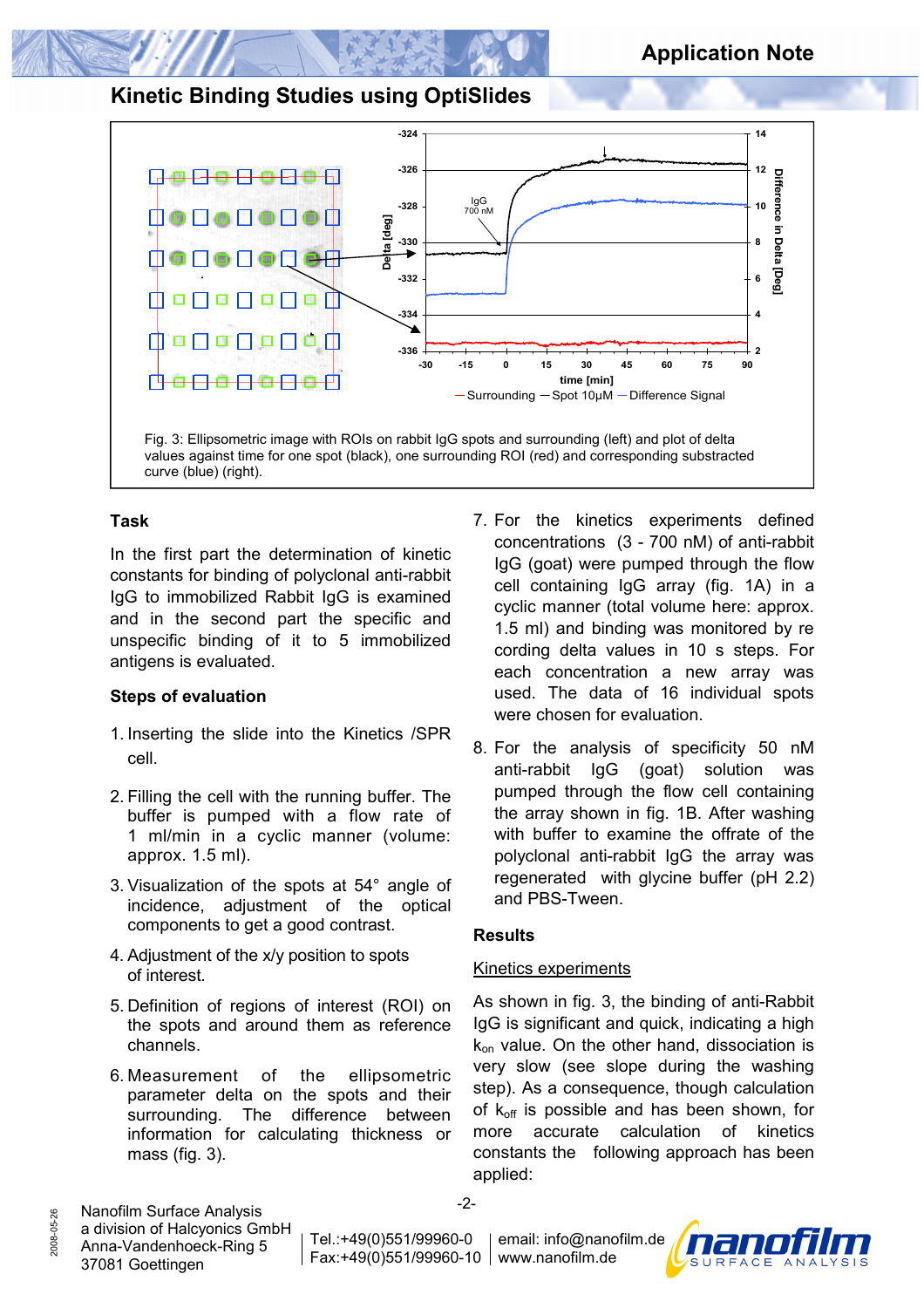- 1. The association was measured at various ligand concentrations.
- 2. The exponential rate constant  $\tau$  for each concentration was estimated with a fit ting routine (implemented in the Kinetics AddOn software) following

$$
\Delta f(t) = \Delta f_{equ}\left(1 - \exp\left(-\frac{t}{\tau}\right)\right) + a \cdot t
$$

 where *a · t* is a correction term for biphasic reactions.

3.  $1/\tau$  is plotted against the analyte concentration  $c_{L,0}$ . The slope of the curve is the association rate constant *kon*, the intercept with the y-axis is the dissocia tion rate constant  $k_{\text{off}}$ :

$$
\frac{1}{\tau} = k_{\text{on}} c_{\text{L},0} + k_{\text{off}}
$$

4 The binding constant  $K<sub>D</sub>$  is the quotient of  $k_{\text{off}}$  and  $k_{\text{on}}$ :

$$
\frac{1}{\tau} = k_{\text{on}} c_{\text{L},0} + k_{\text{off}}
$$

A series of binding curves, the corresponding plot of  $1/\tau$  and derived kinetic constants are shown in fig. 4.



As mentioned above, kinetics can be followed for each single protein spot, independently from the amount of protein spotted. This has been shown by calculating kinetic constants for a series of 16 spots arranged as in fig. 1 and 3. A record of delta values for these spots bound by 7 nM IgG plotted against time is shown in fig. 5. One can see that even for the spots of lowest concentration a calculation of kinetic constants is possible (see also 0.5 µM spots curves in fig. 5, right).

Optical modeling allows the determination of the refractive index of any material analysed. Here the thickness of individual spots for a three-dimensional visualization of the chip surface was determined. Fig. 6 shows a rabbit IgG array before and after binding of anti-rabbit IgG.

#### Specificity of the polyclonal Antibody

In a second series of experiments the specificity of the polyclonal anti-rabbit antibody has been examined. An array with five proteins, four antibodies and serum albumin in two concentrations, has been printed like shown in fig. 1. With an  $EP<sup>3</sup>$ equipped with a 2x objective, an area of 2 x 3 mm can be examined, corresponding 4 x 5 spots (fig. 7).The anti-rabbit IgG bound specifically to rabbit antibodies (fig. 8). No binding could be observed to anti-myoglobin IgG from goat, anti-insulin IgG from mouse or to bovine serum albumin.



Fig. 5: Binding curves for 16 rabbit IgG spots (concentrations of spotting solutions between 0.5  $\mu$ M and 10  $\mu$ M as depicted) when treated with 7 nM anti-rabbit IgG. A clear signal can even be observed for 0.5 µm spots as shown by the curves with adjusted scalings (right).

Nanofilm Surface Analysis a division of Halcyonics GmbH Anna-Vandenhoeck-Ring 5 37081 Goettingen

2008-05-26

2008-05-26

Tel.:+49(0)551/99960-0